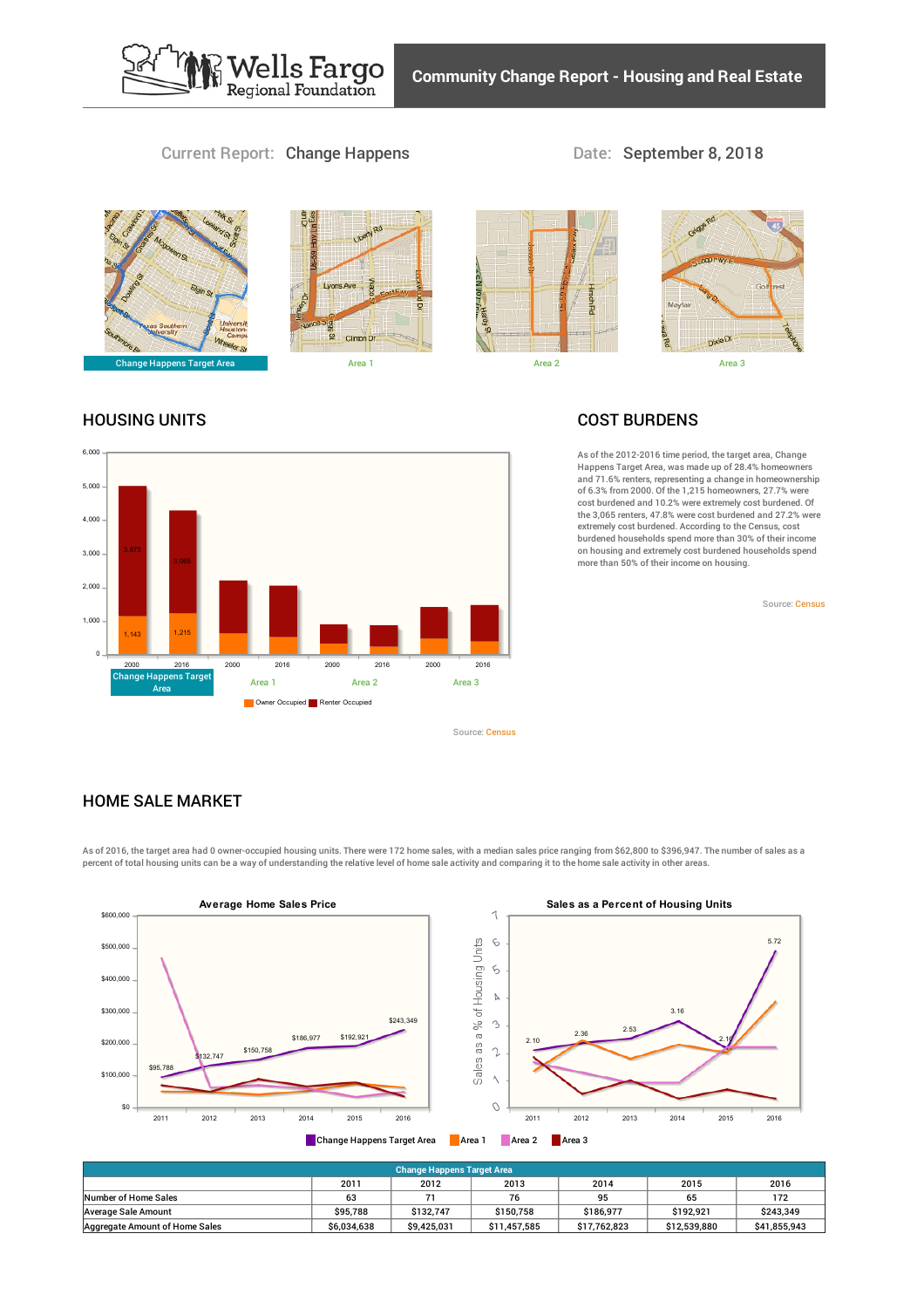# RENTAL MARKET

As of 2016, the target area, Change Happens Target Area, had 3,065 renter-occupied units, 72.4% of which were in structures that had 1-4 units, 16.9% were in structures that had 5-49 units, and 10.57% were in structures that had more than 50 units. According to the Department of Housing and Urban Development (HUD), as of 2016, N/A households were living in<br>public housing and 178 households were using H



#### VACANCY

As of 2017 Q4, the target area, Change Happens Target Area, had approximately 1114 vacant units, of which 1001 were residential units and 113 were business units. 15.37% of all<br>residential units and 19.93% of all business

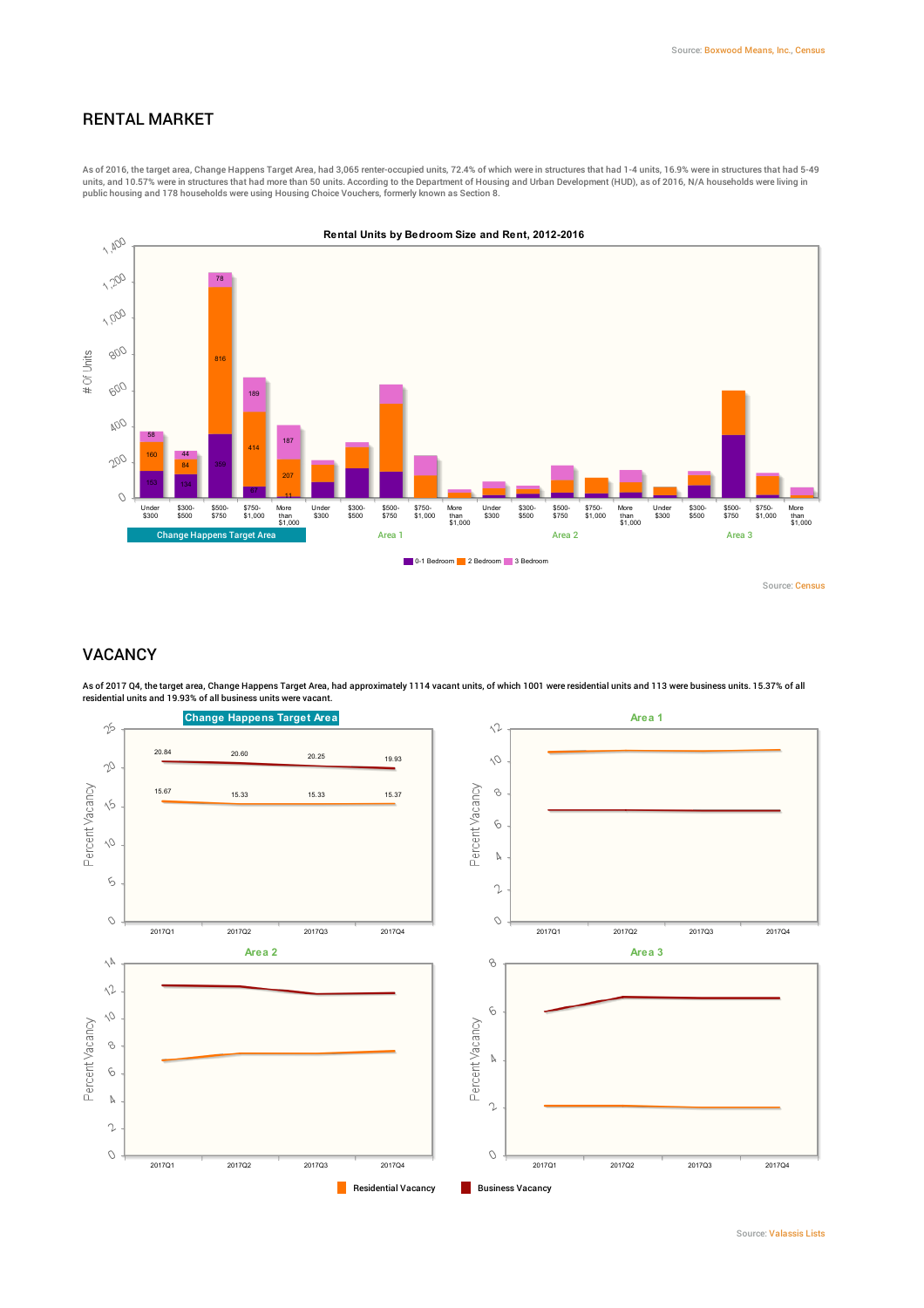### MORTGAGE MARKET



Insufficient data to graph for this area.

**Average Median Loan Amount - Area 1**

Insufficient data to graph for this area.

**Average Median Loan Amount - Area 3**

Insufficient data to graph for this area.

**High Cost and FHA Insured as a %of All Purchase Loans - Change Happens Target Area** CO. 52.38 B) Percent of All Loans Ŵ 40.00 V 24.32 17.50 .<br>67 11.25 10.81 8.33 9.88  $\Diamond$ 3.70 2.22  $0.00$  $\circ$ 2011 2012 2013 2014 2015 2016 **Manufacture African American Music African American Music African American Music African American Music Asian Music Hispanic Asian Music African American Music African American Music African American Music African America** 



|                                   | 2016      |        |                   |  |  |  |
|-----------------------------------|-----------|--------|-------------------|--|--|--|
| <b>Change Happens Target Area</b> | Area 1    | Area 2 | Area <sub>3</sub> |  |  |  |
| 104                               | 15        |        |                   |  |  |  |
| 74                                | 14        | N/A    |                   |  |  |  |
| 30                                |           |        |                   |  |  |  |
| \$151,000 - \$315,000             | \$205,500 | N/A    | N/A               |  |  |  |
| \$176,000 - \$248,000             | N/A       | N/A    | N/A               |  |  |  |
| \$273,736                         | \$205,500 | N/A    | N/A               |  |  |  |
| \$202,182                         | N/A       | N/A    | N/A               |  |  |  |
| 9.62%                             | 6.67%     | 100%   | 0%                |  |  |  |
| 22.12%                            | 0%        | 0%     | 0%                |  |  |  |
|                                   |           |        |                   |  |  |  |

Source: [HMDA](https://www.policymap.com/our-data-directory.html#HMDA (Home Mortgage Disclosure Act))